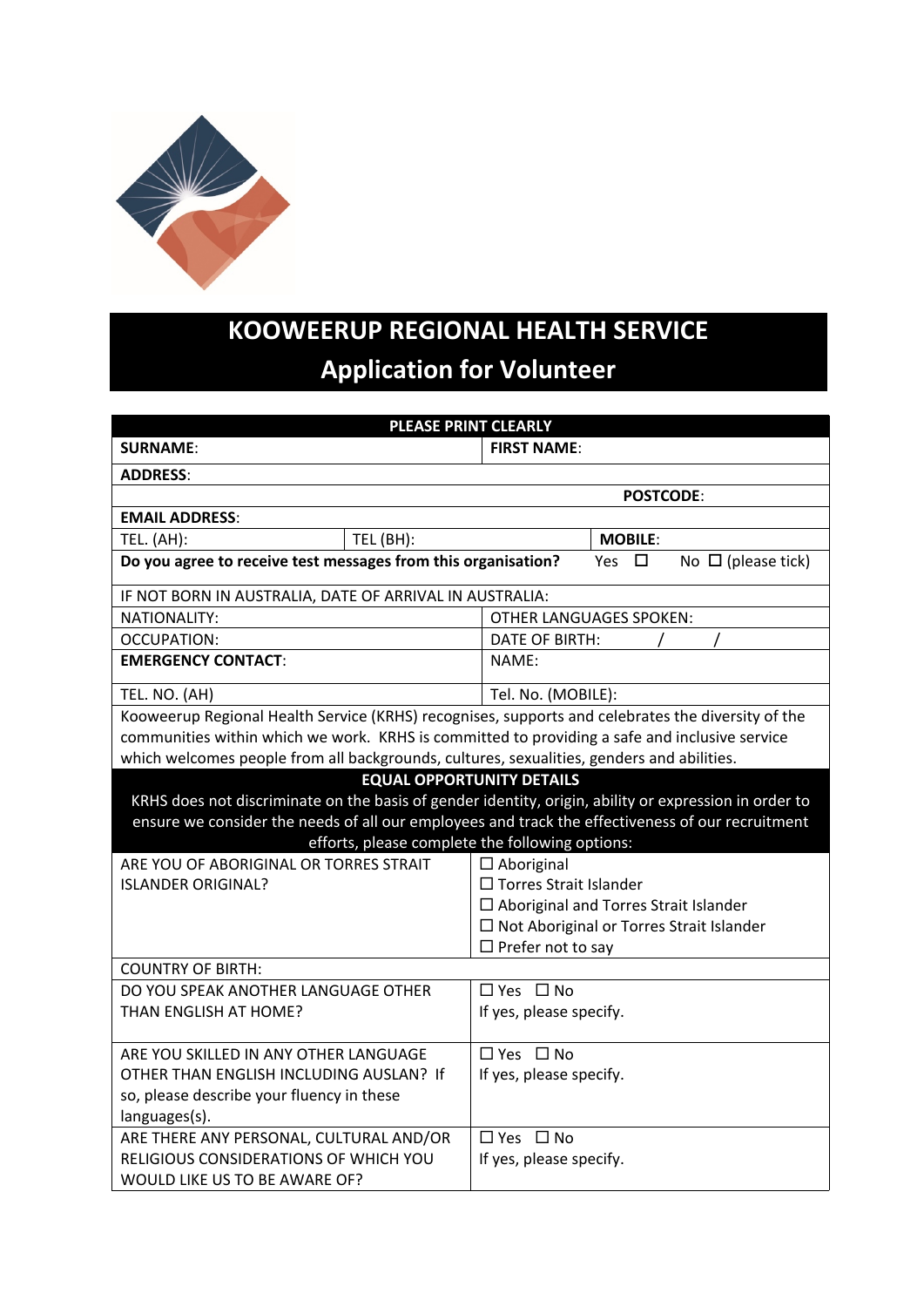| WHAT IS YOUR GENDER?                    | $\square$ Male<br>$\Box$ Female |
|-----------------------------------------|---------------------------------|
|                                         | $\Box$ Prefer not to say        |
|                                         | $\Box$ Prefer to self-describe: |
| ARE THERE ANY WORK MODIFICATIONS THAT   | $\Box$ Yes $\Box$ No            |
| WOULD BE REQUIRED TO ASSIST YOU TO MEET | If yes, please specify.         |
| THE INHERENT REQUIREMENTS OF THE ROLE?  |                                 |

The information that KRHS collects from you on this form is personal information for the purposes of Privacy and Personal Information Protection Act 1988 ("the Act"). The intended recipients of this information are for delegated officers within KRHS only.

KRIS is regarded as the Agency that holds this information.

Enquiries concerning this matter can be addressed to KRHS on telephone (03) 59 979 679. EXPERIENCE IN VOLUNTEERING WORK:

TRAINING COURSES/QUALIFICATIONS:

WOULD YOU BE INTERESTED IN CONTRIBUTING TO STAFF TRAINING ON HEALTH AND/OR CONSUMER EXPERIENCE TOPOICS RELEVANT TO YOU?

WORK HISTORY:

REASONS FOR VOLUNTEERING:

| <b>AVAILABILITY AND HOURS</b>                                           |                                |                  |                 |                            |                    |                  |
|-------------------------------------------------------------------------|--------------------------------|------------------|-----------------|----------------------------|--------------------|------------------|
| $\square$ Monday                                                        | $\Box$ Tuesday                 | $\Box$ Wednesday | $\Box$ Thursday | $\Box$ Friday              | $\square$ Saturday | $\square$ Sunday |
| Hours:                                                                  | Hours:                         | Hours:           | Hours:          | Hours:                     | Hours:             | Hours:           |
|                                                                         |                                |                  |                 |                            |                    |                  |
| $\square$ Weekly<br><b>FREQUENCY:</b><br>$\Box$ Fortnightly             |                                |                  |                 |                            |                    |                  |
|                                                                         |                                |                  |                 |                            |                    |                  |
| RELEVANT MEDICAL DETAILS (only if relevant to your role as a volunteer) |                                |                  |                 |                            |                    |                  |
|                                                                         | <b>LAST TETANUS INJECTION:</b> |                  |                 | <b>LAST FLU INJECTION:</b> |                    |                  |
| DO YOU HAVE ASTHMA?<br>$\Box$ YES<br>$\square$ NO                       |                                |                  |                 |                            |                    |                  |
| WHAT ACTION DO YOU TAKE WHEN IT OCCURS?                                 |                                |                  |                 |                            |                    |                  |
|                                                                         |                                |                  |                 |                            |                    |                  |
|                                                                         |                                |                  |                 |                            |                    |                  |
|                                                                         |                                |                  |                 |                            |                    |                  |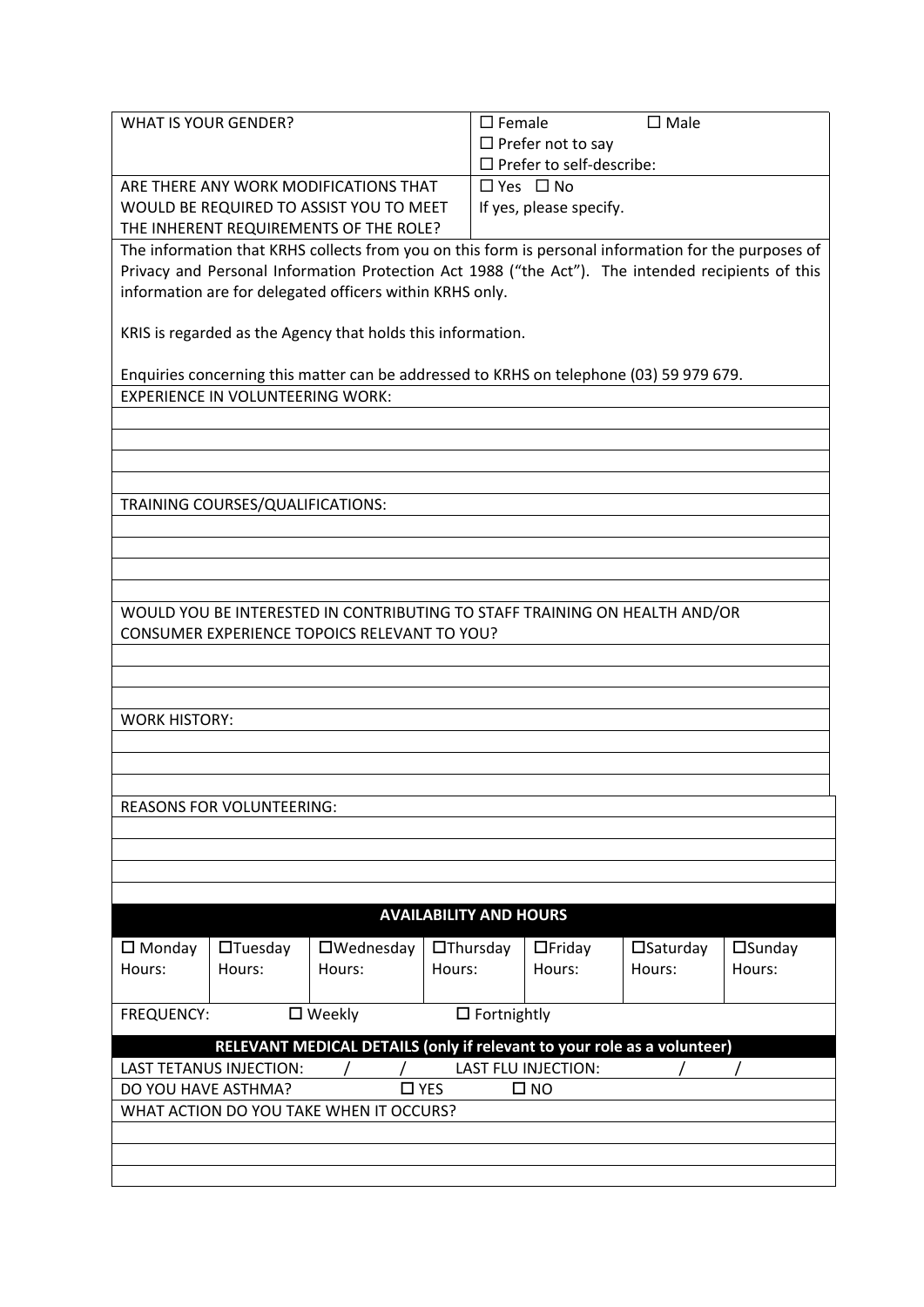| <b>MEDICATION USED:</b>                                                                   |                                                                                        |                                                                 |        |                      |                                               |              |                                                                                               |
|-------------------------------------------------------------------------------------------|----------------------------------------------------------------------------------------|-----------------------------------------------------------------|--------|----------------------|-----------------------------------------------|--------------|-----------------------------------------------------------------------------------------------|
|                                                                                           |                                                                                        |                                                                 |        |                      |                                               |              |                                                                                               |
|                                                                                           |                                                                                        |                                                                 |        |                      |                                               |              |                                                                                               |
|                                                                                           |                                                                                        |                                                                 |        |                      |                                               |              |                                                                                               |
| condition:                                                                                |                                                                                        |                                                                 |        |                      |                                               |              | PLEASE LIST ANY MEDICAL CONDITION, e.g. allergies, epilepsy, diabetes, travel sickness, heart |
|                                                                                           |                                                                                        |                                                                 |        |                      |                                               |              |                                                                                               |
|                                                                                           |                                                                                        |                                                                 |        |                      |                                               |              |                                                                                               |
|                                                                                           |                                                                                        |                                                                 |        |                      |                                               |              |                                                                                               |
|                                                                                           |                                                                                        |                                                                 |        |                      |                                               |              |                                                                                               |
|                                                                                           | <b>FAMILY DOCTOR:</b>                                                                  |                                                                 |        |                      | TEL. NO.:                                     |              |                                                                                               |
|                                                                                           | <b>MEDICARE NUMBER:</b><br><b>AMBULANCE COVER:</b>                                     | <b>CONCESSION CARD NUMBER:</b><br>$\square$ YES<br>$\square$ NO |        |                      |                                               |              |                                                                                               |
|                                                                                           |                                                                                        |                                                                 |        |                      | <b>MEDIA CONSENT</b> (only sign if you agree) |              |                                                                                               |
|                                                                                           |                                                                                        |                                                                 |        |                      |                                               |              | I give consent that I may be photographed/videoed by Kooweerup Regional Health Service. By    |
|                                                                                           | signing this section I understand that this media may be used in a range of publicity. |                                                                 |        |                      |                                               |              |                                                                                               |
|                                                                                           | VOLUNTEERS NAME (please print):                                                        |                                                                 |        |                      |                                               |              |                                                                                               |
|                                                                                           |                                                                                        |                                                                 |        |                      |                                               |              |                                                                                               |
| SIGNED:                                                                                   |                                                                                        |                                                                 |        |                      | DATE:                                         |              |                                                                                               |
|                                                                                           |                                                                                        |                                                                 |        | <b>DOCUMENTS</b>     |                                               |              |                                                                                               |
|                                                                                           | Current Driver's                                                                       | Yes                                                             | $\Box$ | Number:              |                                               |              | <b>Expiry Date:</b>                                                                           |
| License                                                                                   |                                                                                        |                                                                 | $\Box$ |                      | Number: add KRHS to this card.                |              |                                                                                               |
|                                                                                           | Working with<br>Children Check                                                         | Yes                                                             |        |                      |                                               |              | <b>Expiry Date:</b>                                                                           |
|                                                                                           | <b>Police Check</b>                                                                    | Yes                                                             | □      | Number:              |                                               |              | <b>Issue Date:</b>                                                                            |
|                                                                                           | (must be current                                                                       |                                                                 |        |                      |                                               |              |                                                                                               |
|                                                                                           | within 6 mths)                                                                         |                                                                 |        |                      |                                               |              |                                                                                               |
|                                                                                           | <b>Statutory Declaration</b>                                                           | Yes                                                             | $\Box$ |                      |                                               |              | <b>Issue Date:</b>                                                                            |
|                                                                                           | <b>First Aid Certificate</b>                                                           | Yes                                                             | $\Box$ | Number:              |                                               |              | <b>Expiry Date:</b>                                                                           |
| Certificate                                                                               | <b>Food Handling</b>                                                                   | Yes                                                             | □      | Number:              |                                               |              | <b>Expiry Date:</b>                                                                           |
|                                                                                           | <b>Statutory Declaration</b>                                                           | Yes                                                             | $\Box$ |                      |                                               |              |                                                                                               |
|                                                                                           | (if applicable)                                                                        |                                                                 |        |                      |                                               |              |                                                                                               |
| <b>ONLY COMPLETE IF RELEVANT</b>                                                          |                                                                                        |                                                                 |        |                      |                                               |              |                                                                                               |
|                                                                                           | DO YOU HAVE YOUR OWN TRANSPORT?                                                        |                                                                 |        |                      | $\square$ YES                                 | $\square$ NO |                                                                                               |
|                                                                                           | IS YOUR VEHICLE COMPREHENSIVELY INSURED?                                               |                                                                 |        |                      | $\square$ YES                                 | $\square$ NO |                                                                                               |
| ARE YOU WILLING TO TRAVEL FOR TRANSPORT ASSISTANCE, IF NECESSARY?<br>$\Box$ YES $\Box$ NO |                                                                                        |                                                                 |        |                      |                                               |              |                                                                                               |
| *** PLEASE INCLUDE TO PERSONAL OR WORK REFEREES***                                        |                                                                                        |                                                                 |        |                      |                                               |              |                                                                                               |
| <b>TWO REFEREES:</b>                                                                      |                                                                                        |                                                                 |        |                      |                                               |              |                                                                                               |
| 1.                                                                                        | NAME:                                                                                  |                                                                 |        | <b>RELATIONSHIP:</b> |                                               |              |                                                                                               |
|                                                                                           | <b>TEL.</b> (AH):                                                                      |                                                                 |        | TEL. (BH):           |                                               |              | MOBILE:                                                                                       |
| 2.                                                                                        | NAME:                                                                                  |                                                                 |        |                      | <b>RELATIONSHIP:</b>                          |              |                                                                                               |
|                                                                                           | TEL. (AH):                                                                             |                                                                 |        | TEL. (BH):           |                                               |              | MOBILE:                                                                                       |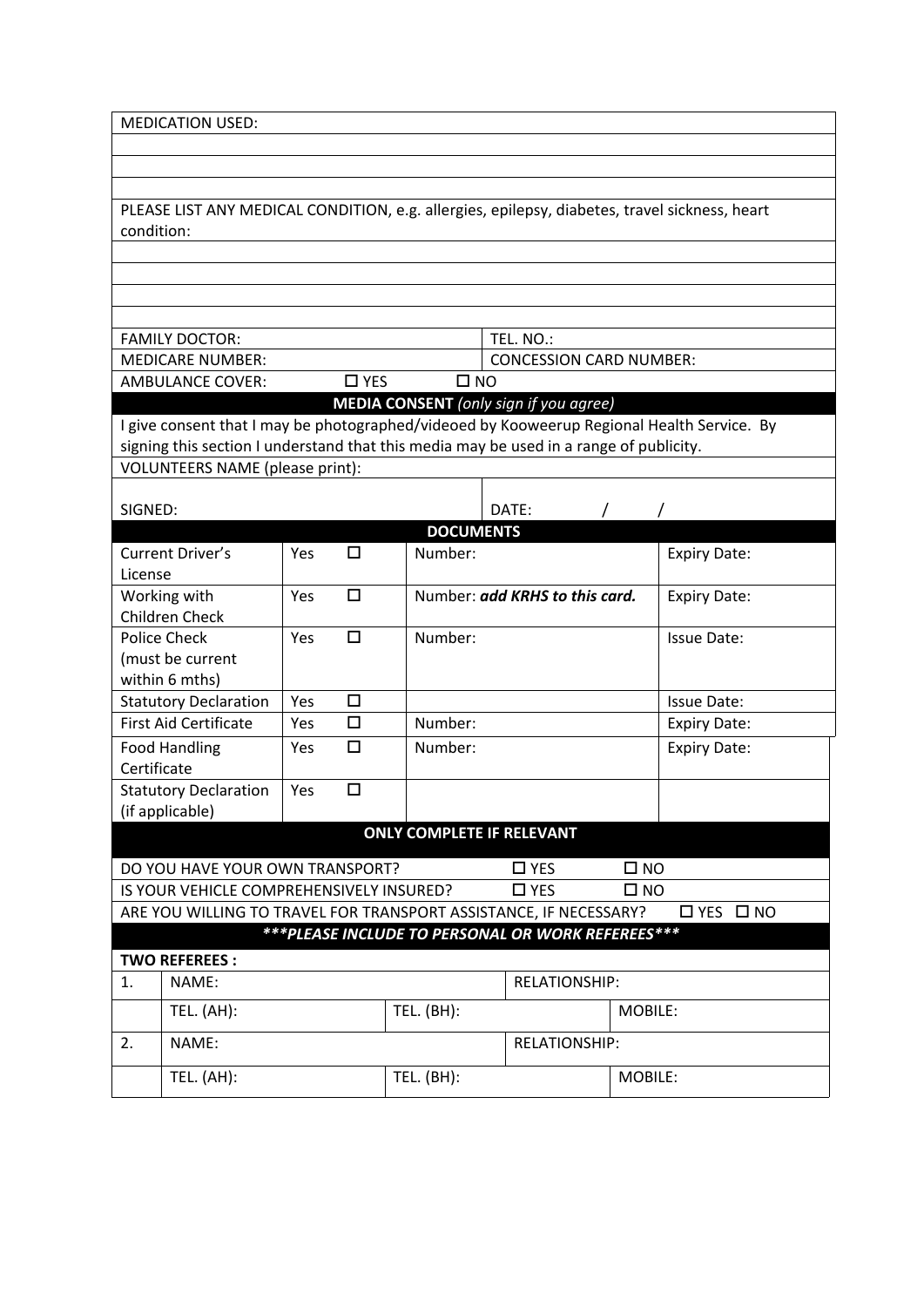| <b>IMPORTANT INFORMATION</b>                                                                                                                                                                                                                                                                                                 |       |  |  |  |
|------------------------------------------------------------------------------------------------------------------------------------------------------------------------------------------------------------------------------------------------------------------------------------------------------------------------------|-------|--|--|--|
| PLEASE NOTE: All information contained on this form will be held strictly confidential. A current<br>Victorian Police Check (valid for 3 years) and Working with Children Check (valid for 5 years) must be<br>provided prior to commencement of volunteer role. You must also complete Induction program,                   |       |  |  |  |
| successful referee recommendation and complete Statutory Declaration.                                                                                                                                                                                                                                                        |       |  |  |  |
| <b>CONFIDENTIALY AND PRIVACY STATEMENT</b>                                                                                                                                                                                                                                                                                   |       |  |  |  |
| I agree to keep all information about patients, residents or staff at the Kooweerup Regional Health<br>Service confidential and private whilst employed and after termination of volunteering term. I agree<br>to abide by the Policies and Procedures as laid down in the Policy and Procedure Manuals of this<br>Facility. |       |  |  |  |
| I agree to keep confidential any financial information in relation to patients/residents and the<br>Kooweerup Regional Health Service during and after my volunteering period.                                                                                                                                               |       |  |  |  |
| <b>VOLUNTEERS CONSENT/RELEASE</b>                                                                                                                                                                                                                                                                                            |       |  |  |  |
| 1. I understand that it is my responsibility to advise Kooweerup Regional Health Service of any<br>changes to the information supplied (including medical).                                                                                                                                                                  |       |  |  |  |
| SIGNATURE OF VOLUNTEER:                                                                                                                                                                                                                                                                                                      | DATE: |  |  |  |
|                                                                                                                                                                                                                                                                                                                              |       |  |  |  |

Reviewed: 13th November 2020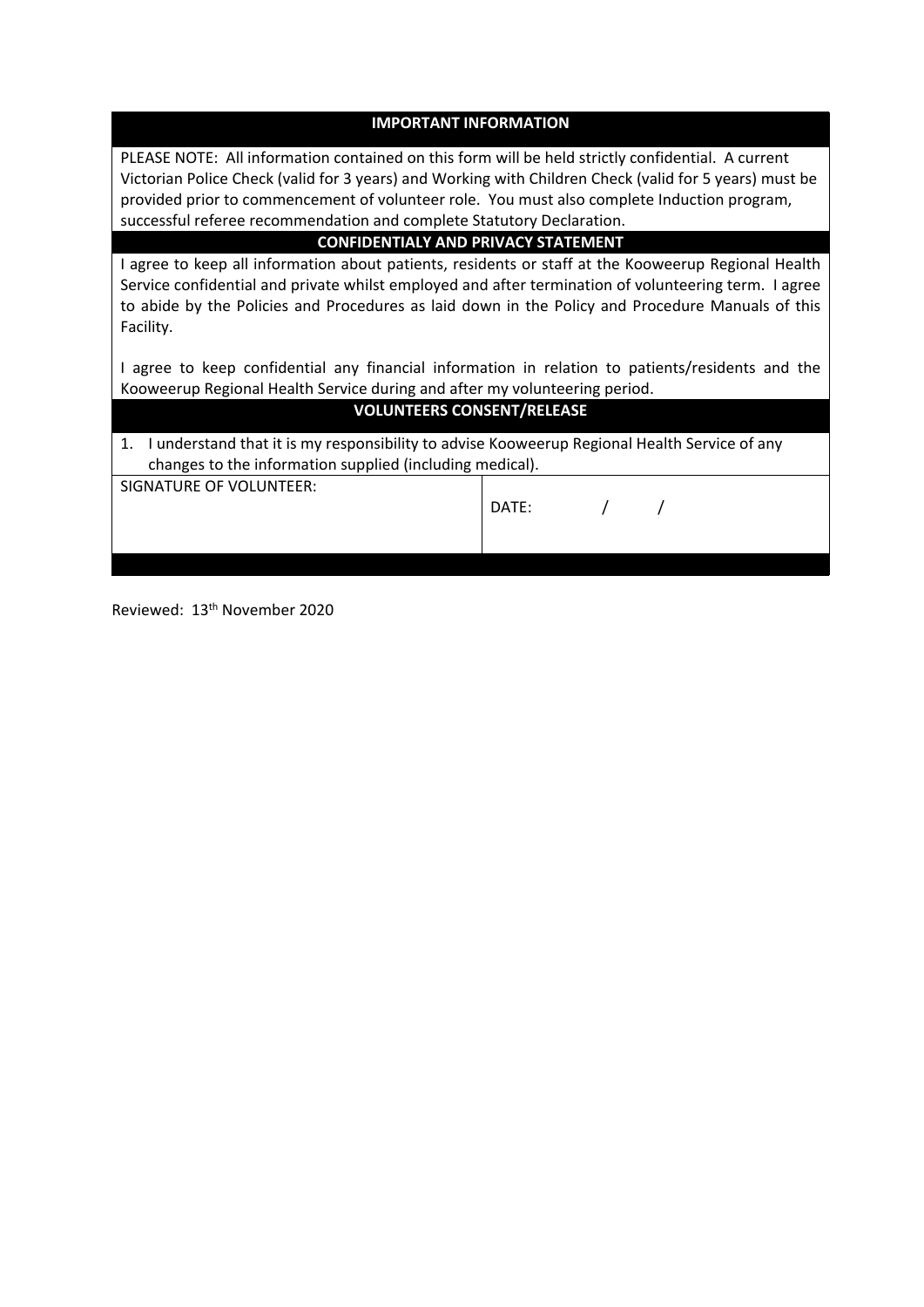

## **KOOWEERUP REGIONAL HEALTH SERVICE VOLUNTEER POSITION DESCRIPTION**

Ensure Volunteers perform duties with a clear understanding of the role, rights and responsibilities.

## *As a Volunteer you will have agreed to:*

- Apply for a Volunteer position, attend interview with Volunteer Co-Ordinator and complete all relevant document and regulatory checks. Follow up interview with Unit Manager to establish suitable activity and time.
- Commit to a minimum of six months to the program.
- Apply for and pass a Victorian Police National Police Check, which is conducted at Kooweerup Regional Health Service expense and complete and pass a Victorian Government Working with Children's Check.
- Update your regulatory checks as they expire, Working with Children are renewed every five years and National Police Checks are renewed every three years. Kooweerup Regional Health Service will notify you of the need to renew checks and can assist with the process. The cost of photos can be reimbursed upon receiving a receipt.
- Immediately advise Chief Executive Officer/Director of Nursing if you have been convicted of a precluding offence in the three year period between obtaining/renewing your Police Check and Working with Children Check.
- Complete mandatory Induction Training and complete relevant Competency Certificates and online learning modules appropriate to your area.
- Be supervised and supported by KRHS staff member in workplace and follow directions and requests.
- Secure all personal belongings and valuables in area provided. KRHS cannot be responsible for the safety of personal effects.
- Fulfil designated roles according to activities timetable and schedule with set task/s designated by Unit Manager or Supervisor according to set minimum and maximum hours